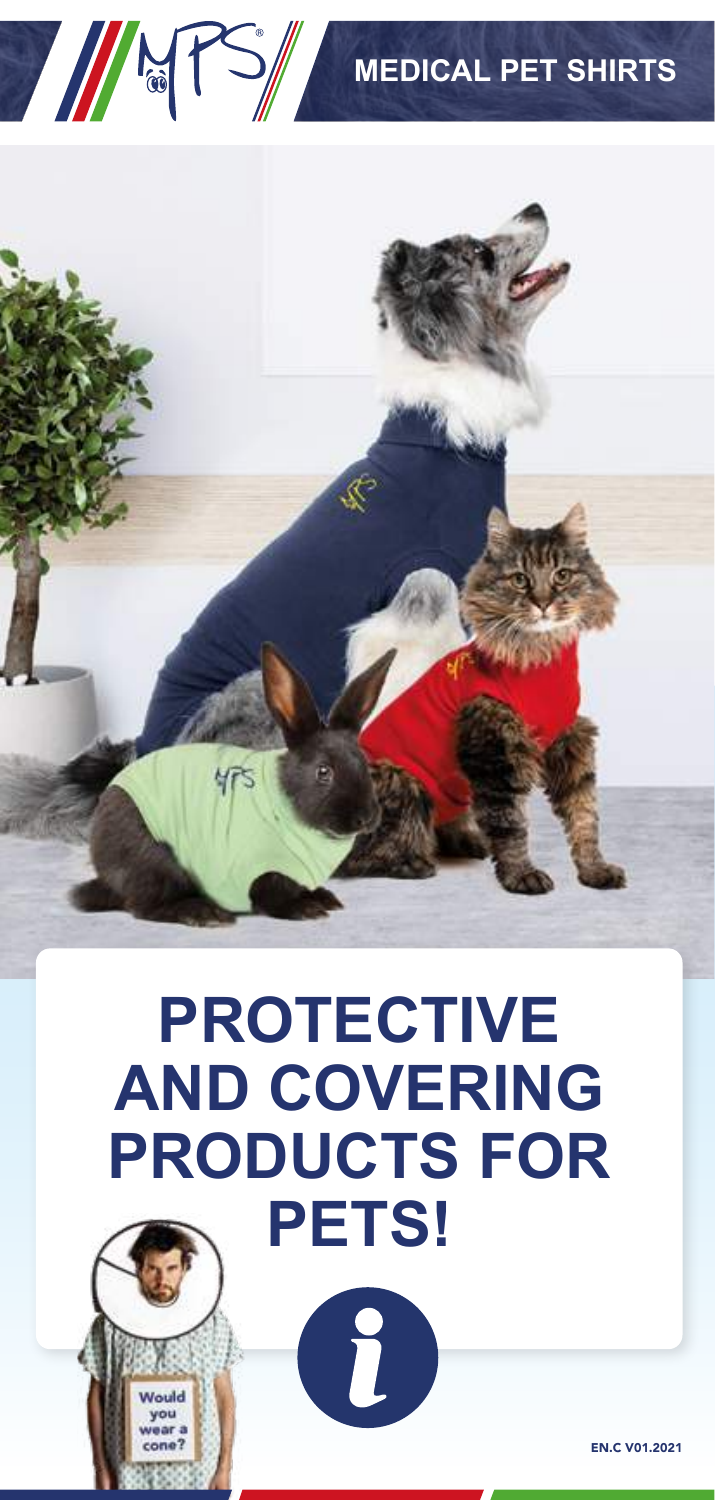# Medical Pet Shirts International

### **MPS-MEDICAL PET SHIRT®**

Protective core body shirt for dogs, cats and rabbits.



#### **WHEN TO USE?**

**AFTER A MEDICAL PROCEDURE**

Neutering • abdominal surgery • other medical procedures near the chest, neck or torso • wounds (with or without sutures)

**IN CASE OF MEDICAL CONDITIONS OR SKIN PROBLEMS** Excessive licking • allergies • hot spots • protects ointments • minimizes scratching and biting

#### **OTHER APPLICATIONS**

Light incontinence and when in heat (dogs) • gives nursing pets a break • minimizes shedding and hairballs (cats)

#### **FEATURES MPS-MEDICAL PET SHIRT®**

- ◆ Comfortable fully closed design
- $\checkmark$  Light blue inner layer simplifies wound control
- $\checkmark$  Snaps/poppers for good fixation
- $\blacktriangleright$  Breathable 4-way stretch fabric
- $\blacktriangleright$  Available in multiple prints and sizes
- **PC** Dogs: The shirt can be rolled up inwards and secured to the chest with the hold-up system to be able to walk your dog or to check the wound.
- **Cats and rabbits:** Because of the specially tailored opening
- at the back, the majority of pets can leave the shirt fully closed while using the litter box.



**MPS-TAZ(2)® & MPS-HLS®**

Front and hind leg protection for dogs.



#### **WHEN TO USE?**

#### **AFTER A MEDICAL PROCEDURE**

Elbow or knee surgery • other medical procedures near the dog's front or hind legs • wounds (with or without sutures) • the front leg sleeves can protect an IV line in the front leg

- **IN CASE OF MEDICAL CONDITIONS OR SKIN PROBLEMS** Excessive licking • allergies • hot spots • protects ointments
	- minimizes scratching and biting

#### **FEATURES LEG PROTECTION**

- $\checkmark$  Soft stretch band
- $\checkmark$  Snaps/poppers for good fixation
- $\blacktriangleright$  Breathable 4-way stretch fabric
- $\blacktriangleright$  Available in 1 color and multiple sizes
- **Single sleeve:** Can be used for the left or right front leg and can have a calming effect thanks to comfortable pressure around the chest.

**Double sleeves:** Protect both front legs and offer extra comfort at the elbows. The sleeves can have a calming effect on dogs.

**Hind leg sleeves:** Can only be used in combination with the MPS-TOP Shirt 4-in-1® (sold separately).



*Scan the QR code for more information or go to www.medicalpetshirts.com/sleeves*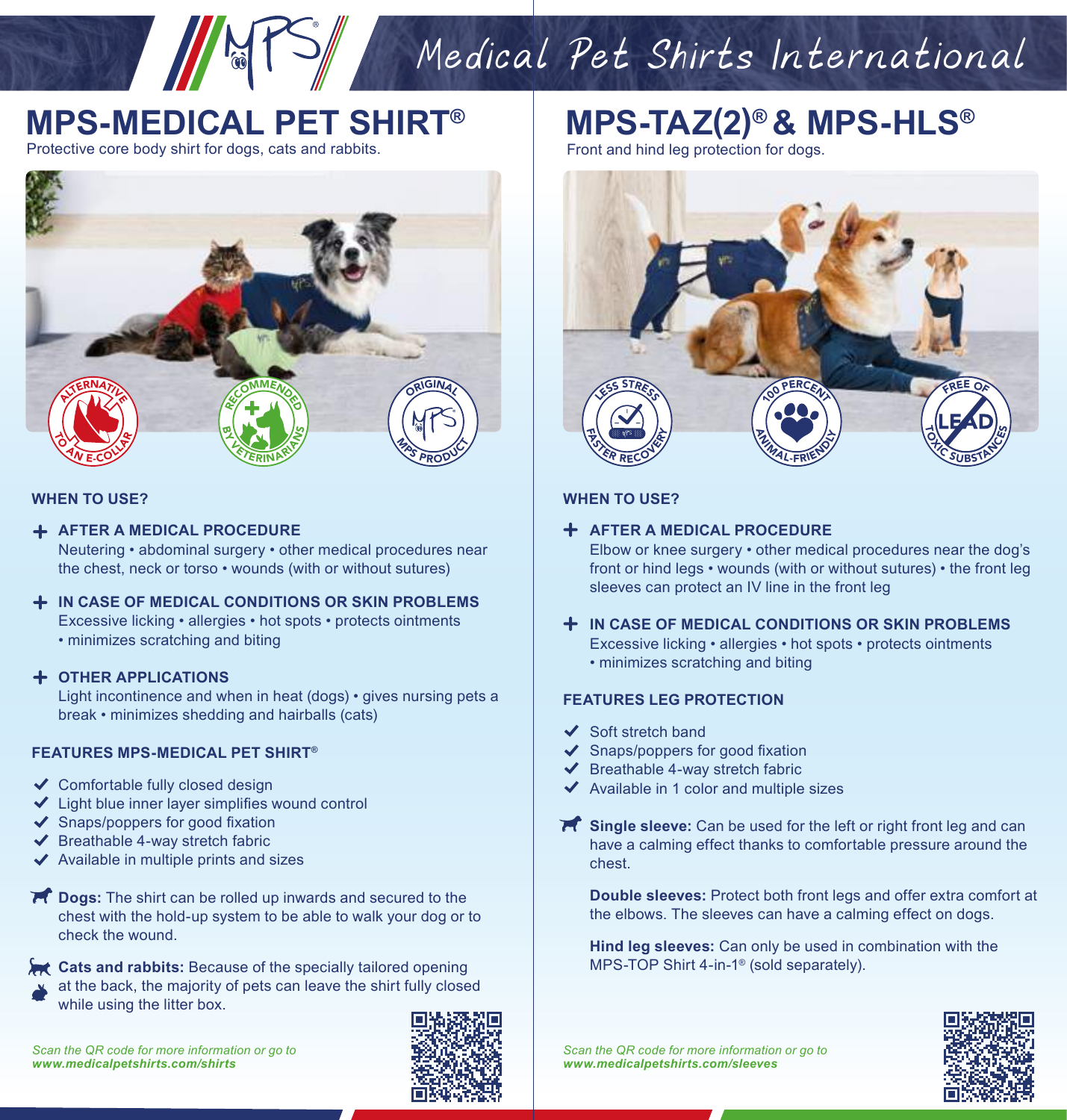### **MPS-HEAD COVER®**

Head and ear protection for dogs.



#### **WHEN TO USE?**

#### **AFTER A MEDICAL PROCEDURE**

Head and ear surgery • other medical procedures near the dog's head and/or ears **•** prevents wound fluids and ointments from sticking to the dog's fur

#### **IN CASE OF MEDICAL CONDITIONS OR SKIN PROBLEMS** Hot spots • wounds • cooling pads can be inserted in the special pockets if cooling is required • aural hematomas (collection of blood within the ear) • ear flapping

#### **FEATURES MPS-HEAD COVER®**

- $\blacktriangleright$  Highly adjustable thanks to fastening straps
- $\checkmark$  Light blue inner layer simplifies wound control
- $\blacktriangleright$  Flexible supporting ribs prevent the Head Cover<sup>®</sup> from sagging and improve air circulation
- Available in 1 color and 5 sizes
- **Special pockets:** The MPS-Head Cover<sup>®</sup> contains two specially designed pockets on the inside near the ears. You can insert the MPS-Head Cover Pads® (one included) in these pockets for extra soft protection. The dog's ears can also be inserted into these pockets to prevent wound fluids and ointments from sticking to the dog's fur.

**MPS-TOP SHIRT 4-IN-1®**

Versatile 4-in-1 protection for dogs.

Less stress for a faster recovery!



#### **WHEN TO USE?**

- **AFTER A MEDICAL PROCEDURE** Medical procedures near the chest, neck or torso • protects an IV system or Holter ECG (monitoring heart activity)
- **IN CASE OF MEDICAL CONDITIONS OR SKIN PROBLEMS** Hot spots • wounds (with our without sutures) • excessive licking • allergies • protects ointments

#### **FEATURES MPS-TOP SHIRT 4-IN-1®**

- Loops to secure MPS-HLS® Hind Leg Sleeves
- $\blacktriangleright$  Breathable 4-way stretch fabric and adjustable with Velcro®
- $\blacktriangleright$  Available in 2 prints and 6 sizes
- **Anxiety management:** The MPS-TOP Shirt 4-in-1® offers a gentle pressure around the chest which can have a calming effect on your dog. This can be useful in case of excessive barking, travel anxiety or with loud noises such as fireworks or thunder.

**Fixation hind leg sleeves:** The MPS-HLS® Hind Leg Sleeves (sold separately) can be secured to the MPS-TOP Shirt 4-in-1®.

**Device holder:** Contains a sealable pouch (ex. Holter ECG). Dimensions: 12 x 9 x 3 cm / 4.72 x 3.54 x 1.18 inch (LxWxH).



*Scan the QR code for more information or go to www.medicalpetshirts.com/topshirt*

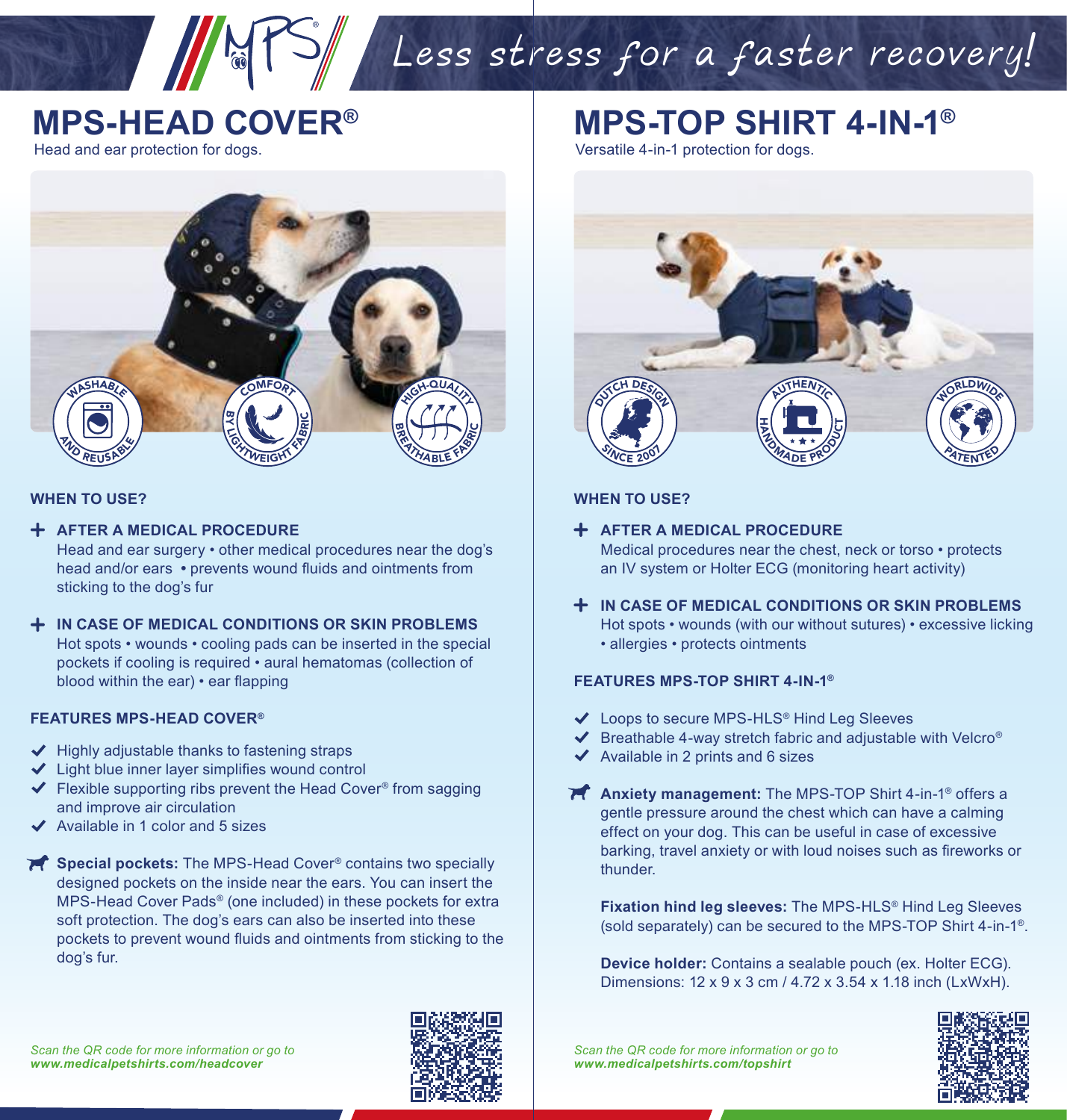

### **MPS-MEDICAL PETS BOOT®** Water repellent bandage, dressing and cast protection for dogs.



#### **WHEN TO USE?**

**FOR BANDAGES, DRESSINGS AND CASTS PROTECTION** This water repellent boot keeps bandages, dressings and casts dry and clean during bad weather. The boot has a durable, flexible, rubber non-skid sole. This rubber sole is raised at the front and back ends, offering more protection if the dog is dragging its leg.

#### **FEATURES MPS-MEDICAL PETS BOOT®**

- $\triangledown$  Drawstring and adjustable Velcro<sup>®</sup> fastening
- $\checkmark$  Light weight rubber anti-slip sole
- ◆ 100% Nylon and PU coated shell
- $\checkmark$  Reflective strap
- Suitable for all legs
- Available in 1 color and 7 sizes
- **Fasteners:** The top of the boot has a drawstring to prevent dirt and water from entering the boot and the Velcro® fastening straps keep the boot in place.
- **Important:** We recommend using the MPS-Medical PetS Boot® for outside walks only to protect dressings, casts and bandages. **!**

**Medical Pet Shirts is the founder and leading company in covering and protective products for pets for veterinary purposes.** 



### **OUR MISSION**

Our mission is to make the recovery of your pet faster and as comfortable as possible by manufacturing very high-end, breathable and comfortable protective products. Pets are an important part of our family, so let's treat them that way, especially during more difficult times.



#### **WHAT SIZE DOES MY PET NEED?**

Every pet is different and therefore we created tutorials on our website to help you find the best size possible for your pet. Scan the QR code below for more info about size charts and tutorials on how to measure. Always measure your pet to find the right size!

*Scan the QR code for more information or go to www.medicalpetshirts.com/size*



*Scan the QR code for more information or go to www.medicalpetshirts.com/boot*